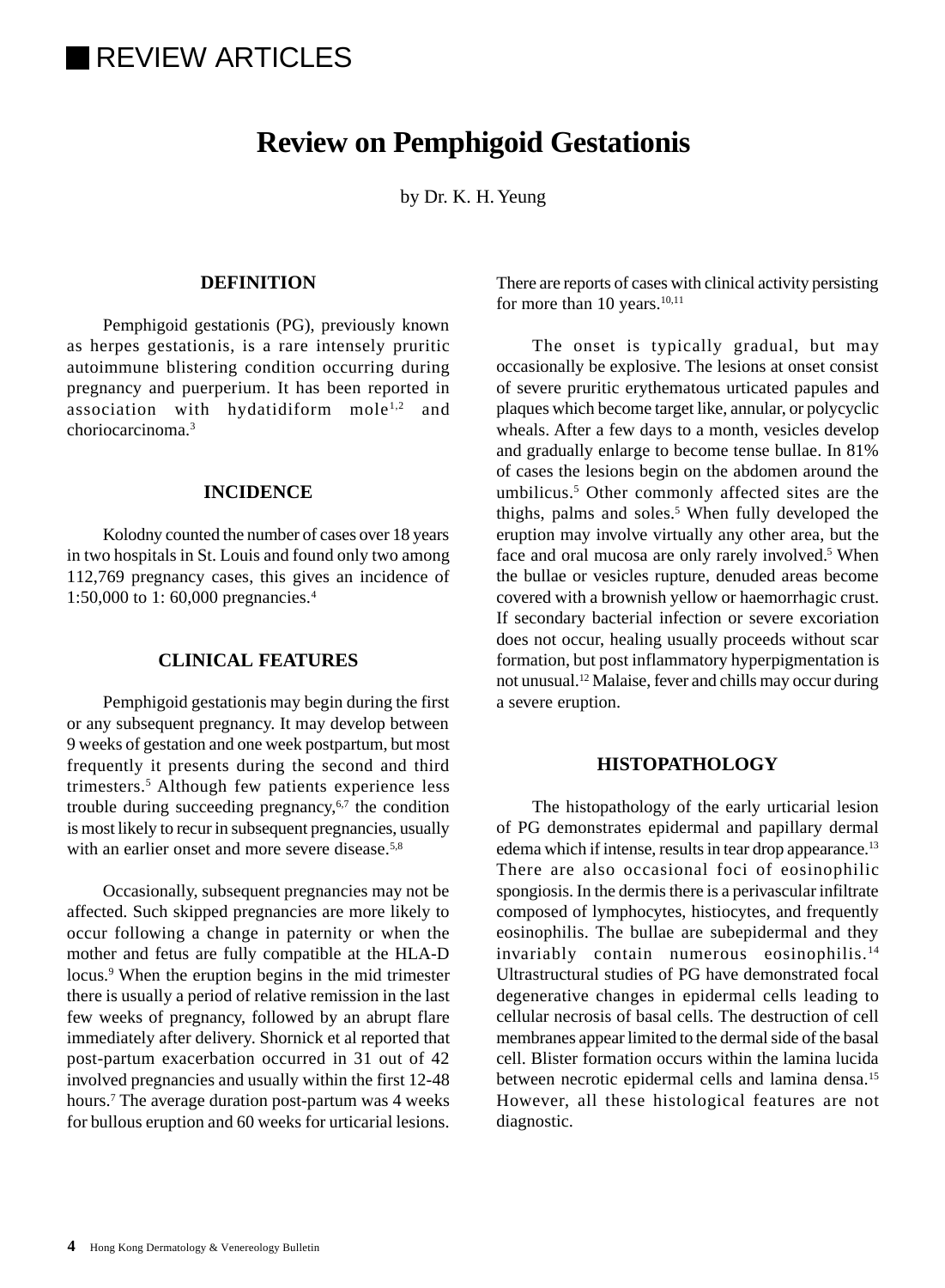#### **DIAGNOSIS**

The precise diagnosis of the disease relies on immunopathological studies. Direct immunofluorescence usually reveals in-vivo bound complement (C3) in a linear pattern at the basement membrane zone (BMZ) . This occurs in perilesional and clinically normal skin in all patients with PG .16 Immunoglobulin G deposits are sometimes present at the same site in only about 25% of cases. The exact site of immunoreactant deposition can be determined by pretreatment of skin with molar sodium chloride, which separates the tissue into epidermis and dermis at the level of lamina lucida. Using this chemically split skin as a substrate for indirect immunofluorescence, the antigen recognised by the sera of patients with PG is localised to the epidermal aspect of the split.16

A circulating serum factor termed pemphigoid gestationis factor, which is a complement binding IgG, can be detected by the complement-fixation immunofluorescence technique using normal human skin as substrate.

Nowadays indirect assay using more specific and sensitive monoclonal antibodies against IgG subclasses reveals that all patients with PG have circulating IgG antibodies directed against the cutaneous basement membrane. In-vivo deposition of immune reactants may also be detected in the placenta of patients with PG. Immunoglobulin (usually IgG1) and complement are deposited in a linear band along the amniotic basement membrane.18 The complement or IgG deposits are occasionally demonstrable for months to years after all clinical evidence of disease has resolved. Thus direct immunofluorescence remains a powerful diagnostic tool in patients who have already been treated, or even for those in whom all clinical signs of disease have resolved. Correct diagnosis is important to predict potential recurrence during future pregnancies. Thus the condition can be diagnosed and treated earlier in a subsequent pregnancy, or patients may choose definitive procedures for birth control when faced with the possibility of recurrent disease.

#### **Differential diagnosis**

The main differential diagnosis is polymorphic eruption of pregnancy (PEP) which occurs later in the third trimester of pregnancy. The skin eruptions in PEP usually begins at the striae, although vesicles may appear they almost never become bullous. In PG the neonate may have similar skin involvement as the mother, which is an useful distinguishing feature from PEP. Finally, immunofluorescence is the most definitive means for differentiating the two conditions because it is consistently negative in PEP.

## **ETIOLOGY AND PATHOGENESIS**

#### **Autoimmunity**

Pemphigoid gestationis is an autoimmune disorder triggered when women with susceptibility to high immune responsiveness are exposed to antigenic factors derived from their sexual consorts.<sup>19</sup> Maternal human lymphocytic antigen (HLA) studies have revealed a significant increase in A1, B8, and DR3 in patients with PG.9,17 These antigens demonstrate linkage disequilibrium. Among these haplotypes DR3 is probably the most important etiology in inducing an increase in immune responsiveness. In a study of 25 patients with PG, Holmes et al found that 80% got the HLA antigen DR3.<sup>9</sup> They also found an increase in frequency where DR3 occurred in combination with DR4. Shornick et al also noted 43% of PG patients had this phenotype, compared with 31% of normal controls. This suggests that the presence of DR4 also confers an increase in immune susceptibility and patients with HLA-DR3 and DR4 are particularly prone to develop immune associated disease. It has been speculated that paternal antigens might play a role in pathogenesis of PG. Supporting this is the fact that in some patients with pregnancies by several consorts, onset of PG has coincided with a change in partner.<sup>9</sup>

Since a fetus is not required for a women to develop disease, the production of PG must somehow be related to the presence of a placental factor. The disease may be triggered by the maternal immune system recognizing a placental antigen which cross reacts with the patient's skin.16 This may explain why PG so often begins at the periumbilicus. In fetal life the skin at the umbilicus is in continuity with the chorio-amniotic membrane covering the umbilical cord, therefore in adult life there may be cells in this region which retain some of their chorio-amniotic antigenicity.<sup>9</sup>

PG represents an unique situation amongst disease in which aberrant MCH class II expression is seen. It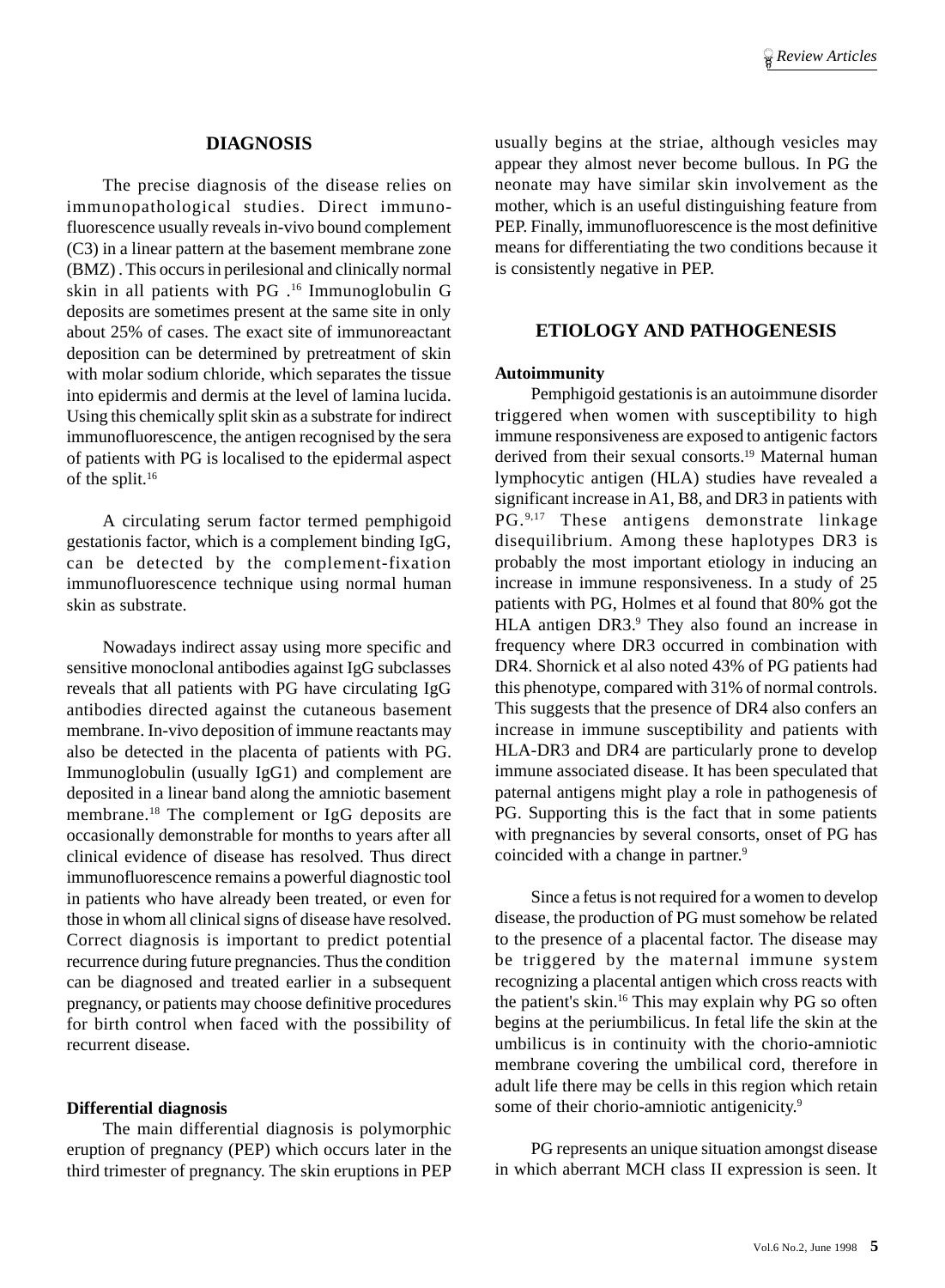has been shown that when by chance or by altered paternity, the mother and fetus have identical HLA-D phenotypes, unaffected or skipped pregnancies occurred. The affected pregnancies in these women occurred when there were differences between mother and fetus at the HLA-D locus. The allogenic effect in these cases was important in determining the occurrence of the disease.20

## **Effect of hormones**

The known exacerbation with delivery, menses, oral contraception, and the occurrence of PG in association with hydatidiform mole and choriocarcinoma strongly suggest that hormones play a significant role in the aetiology of PG.

In a report by Holmes et al, oral contraceptive was prescribed for 8 patients with a history of PG. In 4 patients this produced clinical relapse.<sup>9</sup> The oestrogen component of oral contraceptive is primarily responsible for exacerbation. There is experimental evidence that in certain concentrations, oestrogen may have immunoenhancing properties and this may account for its effect in PG.21 Progesterone has been shown to have immunosuppressive effects similar to glucocorticoids, so it should exert an inhibitory effect on PG. The effect of progesterone could also account for the changes in severity that occur during pregnancy. In the last few weeks of pregnancy when progesterone levels are high, PG tends to be in relative remission. It then tends to flare in post-partum coinciding with an abrupt fall in progesterone levels.

## **THE ANTIBODY IN PG**

#### **1. PG factor**

Kelly et al found that PG factor was an IgG1autoantibody. It was detected in 100% of sera examined from 30 patients with PG.18 Holmes et al stated that if PG factor was of pathogenic importance, one expects clinical remission post-partum would coincide with disappearance of anti-BMZ antibodies; but this was not the case in their patients, as IMF had remained positive after cessation of clinical activity.<sup>9</sup> Moreover, PG factor titres bore no relationship to clinical activity. In contrast to this, another report studied serial serum samples in one patient, showing disappearance of PG factor from serum at 5 month postpartum together with resolution of skin eruption.22 A feature of PG which supports the role of PG factor is the occurrence of neonatal PG with positive direct IMF.<sup>23</sup> As PG factor is an IgG, it will cross the placenta in all cases and if it were pathogenic, neonatal involvement should be common. However, PG lesions are reported in only about 5% in infants born to mothers affected by PG.24 Thus the role of PG factor in pathogenesis of PG is still uncertain.

## **2. Anti-HLA antibodies**

Shornick et al reported that cytotoxic anti-HLA antibodies were found in all women with a history of PG.25 In 98% of cases, the antibodies was against class I antigen and 25% was against class II. The presence of these antibodies, together with the production of antibasement membrane zone antibodies is a further support for an immunological basis in this disease. There was increase frequency of HLA-DR2 in husbands of patients who developed PG, and this increase was even more pronounced when the patient has the DR3 and DR4 combination.

## **THE ANTIGEN IN PG**

Indirect immunofluorescence studies using chemically (1 Molar NaCl) separated skin as substrate have localised the antigen to the epidermal aspect of the cleaved tissue on the lower pole of the basal keratinocyte, a binding site similar to that of bullous pemphigoid (BP) sera.16 A study done by Kelly et al using immunoblotting techniques showed that in PG, the major antigenic determinant recognised by a significant proportion of patients' sera is a macromolecule of 180 kD.<sup>26</sup> This major PG antigen molecule can be extracted from normal epidermis and is a normal constituent of skin. Some PG sera also bound to the major antigen in BP, a 230 kD protein. Similarly, some BP sera bind to the major PG antigen in addition to the BP antigen. Therefore there is some degree of shared molecule specificity between the two conditions.

In a recent study by Kelly et al, it was shown that the autoantibodies thought to be pathogenic in PG adhere to isolated basal keratinocytes. $27$  This suggests that the antigen is an integral part of the basal keratinocytes rather than an extracelluar matrix component of lamina lucida of epidermal basement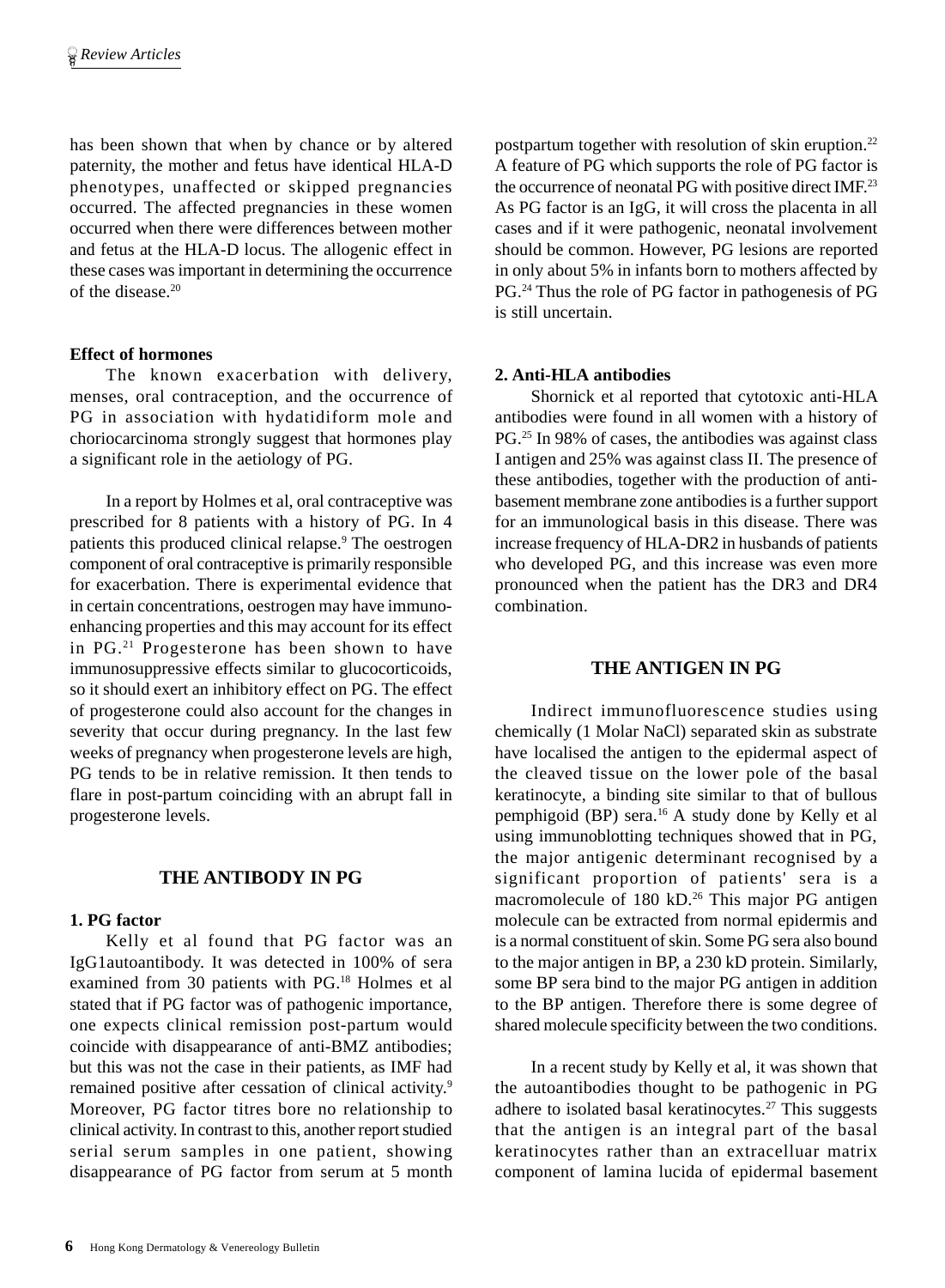membrane. Unlike bullous pemphigoid where the pattern of antibody binding is in a polar distribution, in PG two distinct patterns of antibody binding are seen. In a proportion of patients there was a similar polar distribution to that seen in BP; while in just over half of the patients the pattern of fluorescence was uniform around the cell periphery.

## **RELATIONSHIP BETWEEN PEMPHIGOID GESTATIONIS AND BULLOUS PEMPHIGOID**

There are many similar features between PG and BP. Clinically, both disorders are characterised by pruritic urticarial lesions which develop into large tense bullae. They are both responsive to systemic corticosteroids. Histopathologically both demonstrate subepidermal bullae containing numerous eosinophils. Immunofluorescence shows that C3 is deposited at the BMZ of lesional skin in both disorders. Immunoelectron microscopy performed with a peroxidase antiperoxidase sandwich technique, revealed the in-vivo binding of IgG at the lamina lucida with identical distribution pattern. PG and BP share the same antigen determinants, 180 kD and 230 kD molecules; while antibodies against the 180 kD antigen are prevalent in PG, antibodies against the 230 kD antigen are more frequent in BP.

However, the age of onset and the distribution of lesions are different in BP and PG. BP is a disease confined mostly to the elderly, whereas PG occurs exclusively in women of child bearing age and shows invariable association with pregnancy. While PG frequently begins near the umbilicus and commonly remains confined to the abdomen and thigh, the distribution of lesions in BP is often generalised. The clinical activity of PG may be affected by oestrogen or progesterone, but there is no evidence that BP is hormonally modulated. Furthermore, PG and BP differ immunogenetically. In PG there is a significant increase in frequency of HLA antigen A1, B8, DR3, and a combination of DR3 and DR4; whereas in BP the frequencies of HLA antigens are normal.17 Using monoclonal antibodies, the PG factor was found to be an IgG1 anti-basement membrane antibody, however the BP IgG subclass was heterogeneous with IgG4 being the dominant isotype.

#### **Associated autoimmune disease in PG**

Shornick et al determined the frequency of other autoimmune diseases in 75 patients with history of PG. The results showed an increased frequency of Graves disease (11%). They also found these patients had increased risk of developing other auto-antibodies, such as gastric parietal cell antibodies and thyroid microsomal antibodies. There was also an increased frequency of autoimmune disease in family member of patients with PG. They concluded that associated autoimmune disease in PG is unusual but does occur, the most frequent was Graves disease.<sup>28</sup>

#### **Maternal and fetal risk**

Maternal morbidity parallels the severity, duration, and complications (usually infectious) of PG. Steroid therapy effectively suppresses this morbidity.

Shoenick et al (1983) suggested that literature reviews were biased towards the more severely affected cases, and in their study of 28 patients they studied the outcome of 50 pregnancies affected by PG. They assessed fetal risk by measuring the infants weight and compare with the weight expected for the gestation. They reported an increased frequency of low birth weight and small-for-gestational age babies in those pregnancies affected by PG.7

A recent study by Shornick et al specifically addressed the issue of fetal risk in a larger group of women with PG. They found no increased rate of spontaneous abortion or significant mortality, but did demonstrate an increase incidence of prematurity and a slight increase in small-for-date babies associated with PG. The use of systemic steroids did not appear to influence risk.29 As patients with PG have evidence of abnormal immune reactions within their placental villi, clinical evidence of placental insufficiency might be expected. Their finding of prematurity and low birth weight is compatible with low grade placental dysfunction.

Infants with bullous lesions resembling PG have been reported, this has been attributed to passive transfer of the mother's anti-basement membrane zone antibodies across the placenta.<sup>23</sup> Clinical symptoms appear at birth or within several days after birth, with spontaneous regression within three weeks without recurrence. Because of its low molecular weight, the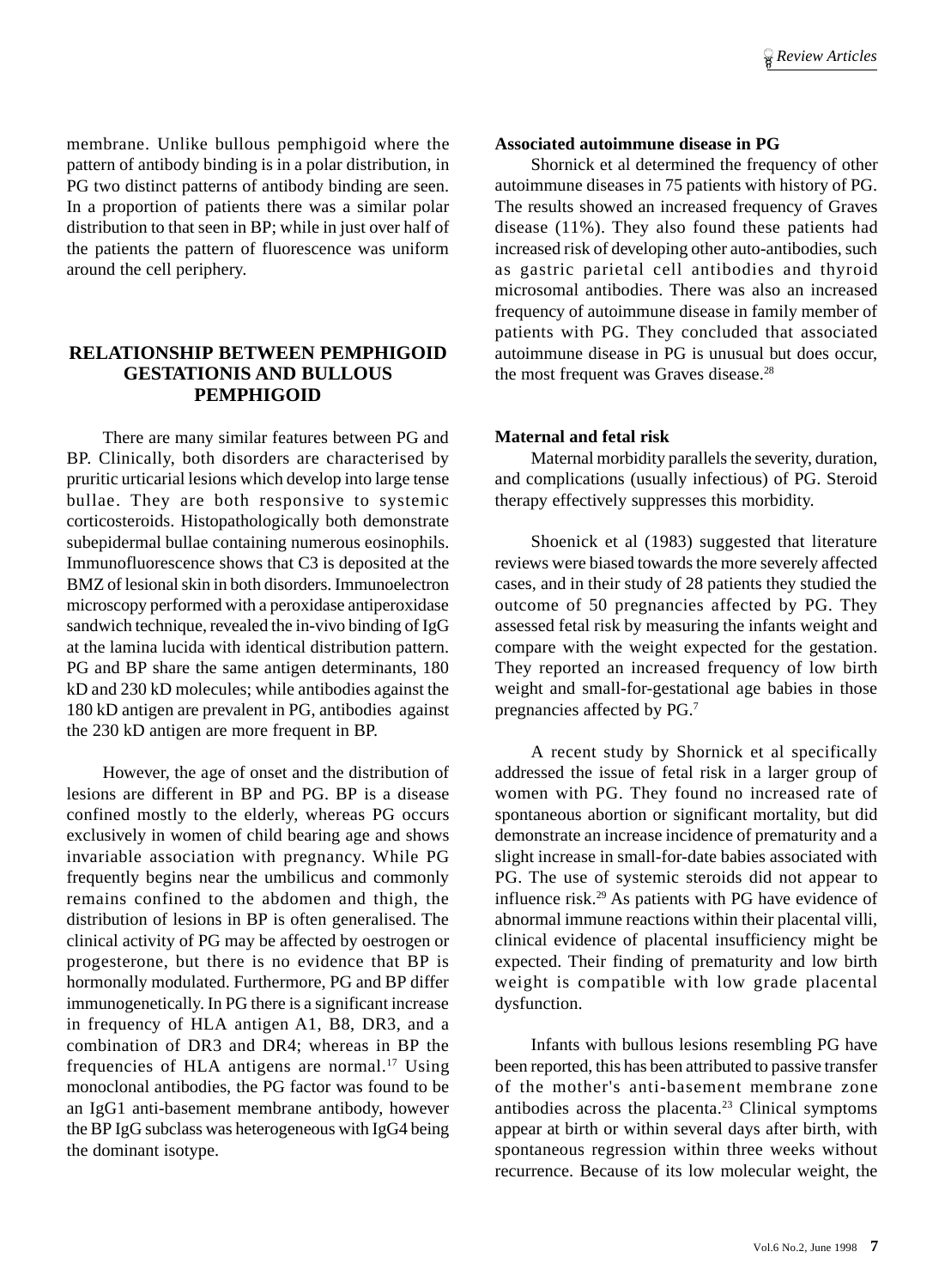PG factor which is an IgG1 can cross the placenta. It can be demonstrated in the serum of neonate whom it can induce lesions similar to those of the mother. It is perhaps surprising that neonates are so rarely affected. Clinically apparent skin disease occurs only in about 2%-5% of new-born infants. Shornick reported a higher percentage of neonates having subclinical disease, as determined by positive immunofluorescence findings.<sup>6</sup> The lesions in the new-born are generally mild; they often take the form of an erythematous or erythematopapular rash;4,23 but rarely frank bullous lesions occur.

## **Treatment**

Mild cases can be managed with topical steroids and oral antihistamines. The treatment of choice for more severely affected patients is systemic steroids. However, there is no disadvantage in withholding systemic corticosteroids until it is certain that they will be required.<sup>19</sup> There is invariably a response to a dose of 40 mg prednisolone daily, and this can usually be reduced fairly rapidly to a daily maintenance dose of 10 mg. Although PG is well known to undergo spontaneous improvement after delivery, the immediate post-partum period may be a time of peril, as postpartum flare occurs frequently. It is worth anticipating this by increasing the dose temporarily. Lawley et al reported that there was no significant difference in the rate of uncomplicated life deliveries in a group of patients treated with systemic corticosteroids compared with a group treated with topical corticosteroids.<sup>30</sup> However, those patients requiring systemic corticosteroids may represent a group with more severe maternal disease and greater fetal risk. Therefore the possibility exists that without systemic corticosteroid therapy, there might have been an even higher rate of fetal morbidity and mortality. It has been reported that low dose systemic steroid in the second and third trimester of pregnancy did not appear to be associated with an increased risk of congenital abnormality, though the mother must be carefully monitored for the development of diabetes and hypertension.

If the condition does not respond to corticosteroids or if they are contraindicated, plasmapheresis should be considered.<sup>31</sup> The use of plasmapheresis, however, is limited by logistics and expense; and the effect may be temporary.

In 1984 MacDonald reported a case of severe PG being treated successfully with Ritodrine, which is a beta-mimetic drug and predominantly a beta-2 agonist.<sup>32</sup> It is usually prescribed for patients in premature labour to reduce uterine contractility.

Other treatments that have been tried in PG include pyridoxine; out of five patients treated by Holmes et al, only one showed any evidence of improvement.<sup>19</sup> Dapsone is unhelpful and it is now contraindicated because it can cause haemolytic disease of the new born.

In a recent report by Garvey et al, Goserelin, a new luteinising hormone releasing hormone (LHRH) agonist, was used in a severe long standing case of PG. A chemical oophorectomy was induced using this LHRH agonist, with complete remission within 6 months of initiating this treatment.<sup>33</sup> However, this treatment is contraindicated during pregnancy.

## **CONCLUSION**

Although PG is a rare bullous disorder in pregnancy, accurate diagnosis can be made with the advance in immunofluorescence study. Once the diagnosis of PG has been made, precautions can be taken in the subsequent pregnancy or the patient can choose effective means of birth control to prevent its recurrence.

## *Learning points:*

*The lesions in pemphigoid gestationis most often start around the umbilicus during the second and third trimester, whereas those in polymorphic eruption of pregnancy usually begins at the striae of abdomen in last trimester. Neonate of a mother with blistering disorder in postpartum period should also be examined.*

#### **References**

1. Tindall JG, Rea TH, Shulman I, et al. Herpes gestationis in association with hydatidiform mole. Arch Dermatol 1981; 117:510-12.